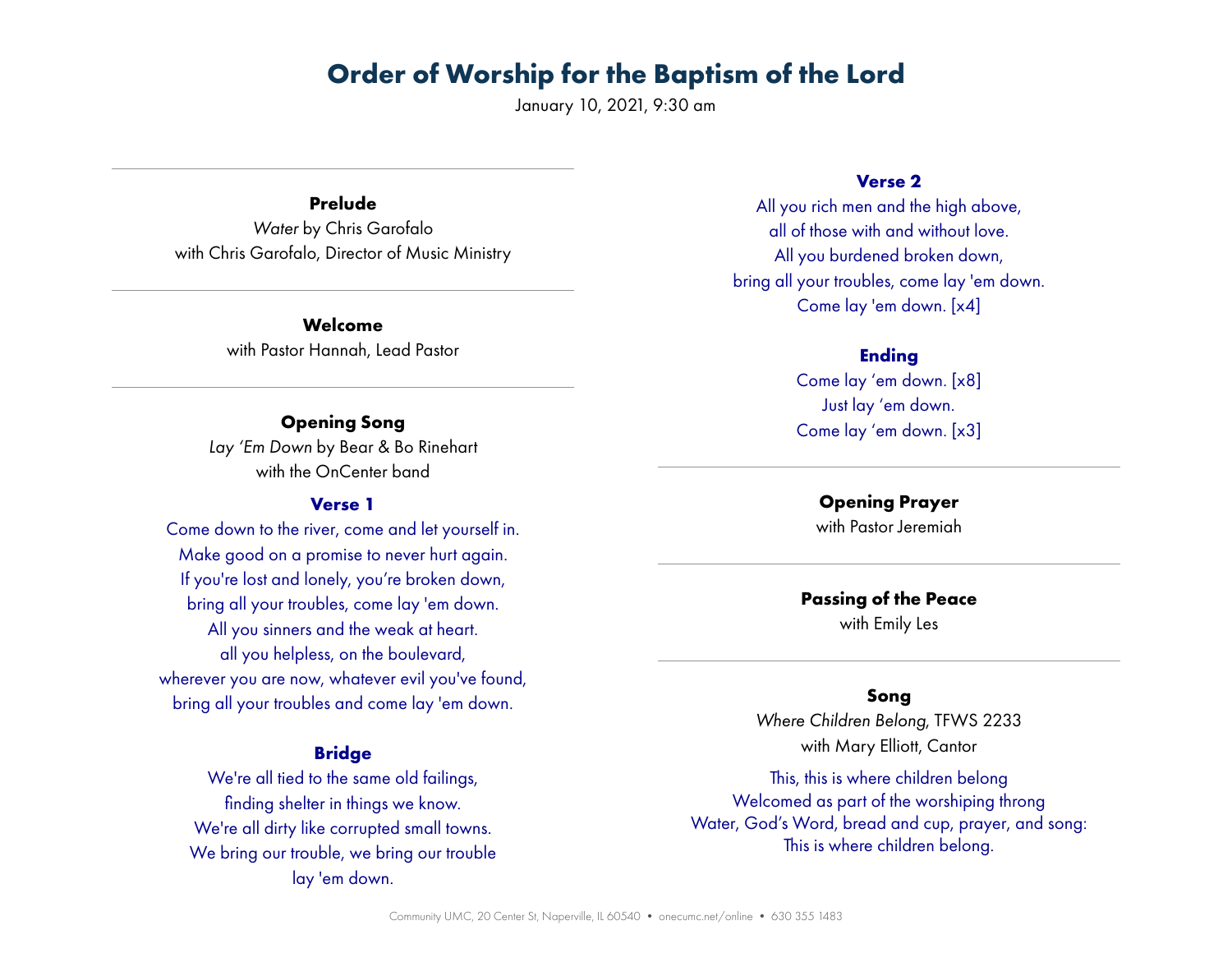January 10, 2021, 9:30 am

# **Time for Young Disciples**

with Beth Hagemeyer

## **Scripture**

Mark 1:4-11 with Graham Wills

4 John the baptizer appeared in the wilderness, proclaiming a baptism of repentance for the forgiveness of sins.<sup>5</sup> And people from the whole Judean countryside and all the people of Jerusalem were going out to him, and were baptized by him in the river Jordan, confessing their sins. 6 Now John was clothed with camel's hair, with a leather belt around his waist, and he ate locusts and wild honey.  $7$  He proclaimed, "The one who is more powerful than I is coming after me; I am not worthy to stoop down and untie the thong of his sandals. <sup>8</sup> I have baptized you with water; but he will baptize you with the Holy Spirit."

9 In those days Jesus came from Nazareth of Galilee and was baptized by John in the Jordan. 10 And just as he was coming up out of the water, he saw the heavens torn apart and the Spirit descending like a dove on him. <sup>11</sup> And a voice came from heaven, "You are my Son, the Beloved; with you I am well pleased."

*By Water and the Spirit* with Pastor Hannah

**Sermon**

## **Song**

*Wash, O God, Our Sons and Daughters,* UMH 605 with Mary Elliott, Cantor

#### **Verse 1**

Wash, O God, our sons and daughters, where your cleansing waters flow. Number them among your people; bless as Christ blessed long ago. Weave them garments bright and sparkling; compass them with love and light. Fill, anoint them; send your Spirit, holy dove and heart's delight.

### **Verse 2**

We who bring them long for nuture; by your milk may we be fed. Let us join your feast, partaking cup of blessing, living bread. God, renew us, guide our footsteps; free from sin and all its snares, one with Christ in living, dying, by your spirit, children, heirs.

### **Verse 3**

O how deep your holy wisdom! Unimagined, all your ways! To your name be glory, honor!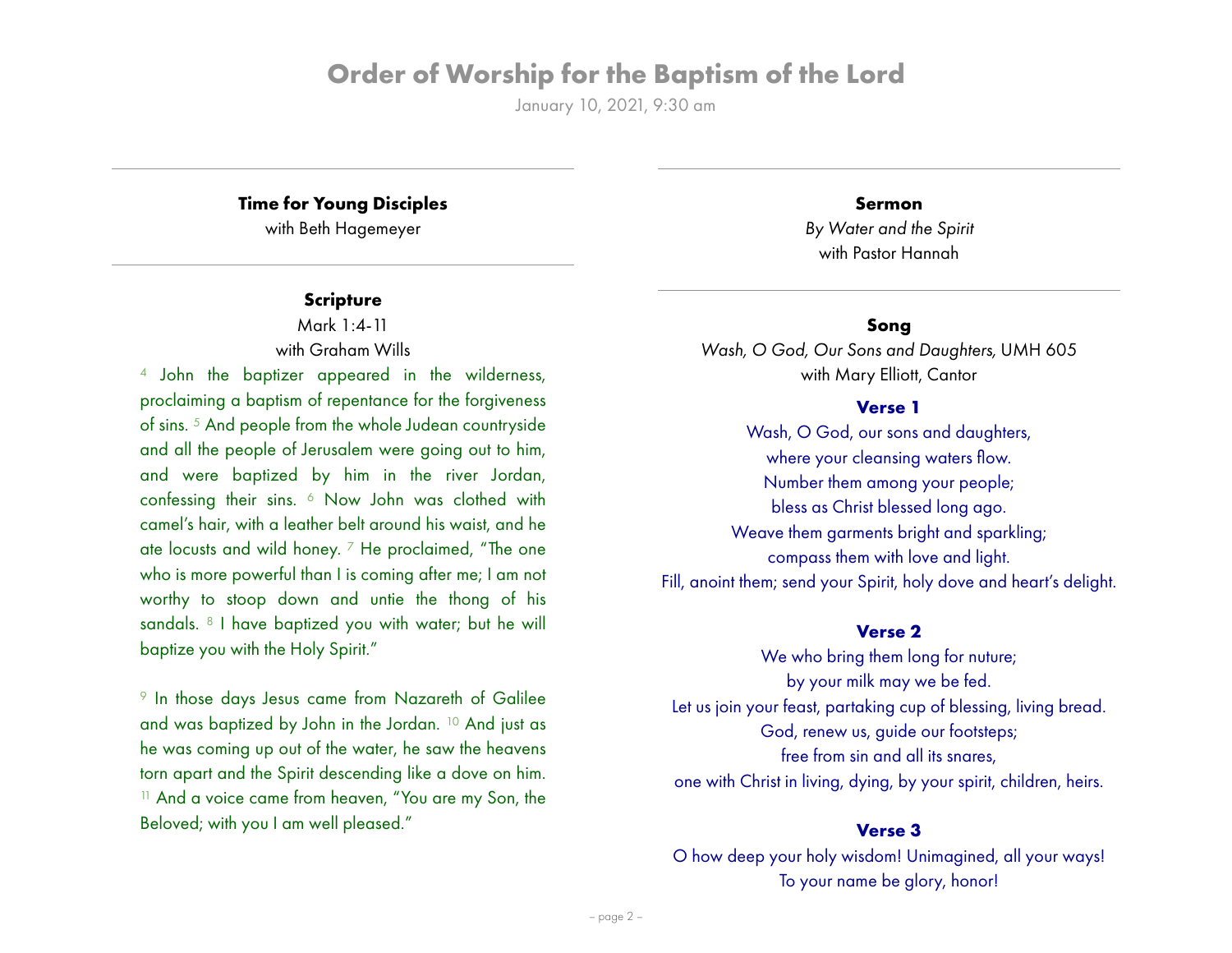January 10, 2021, 9:30 am

With our lives we worship, praise! We your people stand before you, water washed and Spirit born. By your face, our lives we offer. Recreate us, Gold, transform!

### **Pastoral Prayer** with Pastor Jeremiah

# **The Lord's Prayer**

with Will Zigterman

Our Father, who art in heaven, hallowed be thy name. Thy kingdom come, thy will be done on earth as it is in heaven. Give us this day our daily bread, and forgive us our trespasses, as we forgive those who trespass against us. And lead us not into temptation, but deliver us from evil. For thine is the kingdom and the power and the glory forever. Amen.

> **Mission Minute** with Amy Hollander

#### **Offering Invitation & Prayer**

with Jennifer Weddle

## **Offertory**

*You Reign* by Mercy Me with the Oncenter Band

#### **Verse 1**

Even before there was a drop in the ocean, even before there was a star in the sky, even before the world was put in motion, you were on your throne, you were on your throne.

### **Chorus 1**

You reign; glory in the highest, you reign. Let creation testify; by your name ev'ry knee will bow and ev'ry tongue proclaim that Jesus reigns.

### **Verse 2**

Even before your hand made the heavens, even before the breath of all mankind, even before we had to be forgiven, you were on your throne, you were on your throne.

## **Chorus 1**

## **Bridge**

Yesterday, today and forever you are God who was, and is and is to come. You reign; glory in the highest, you reign.